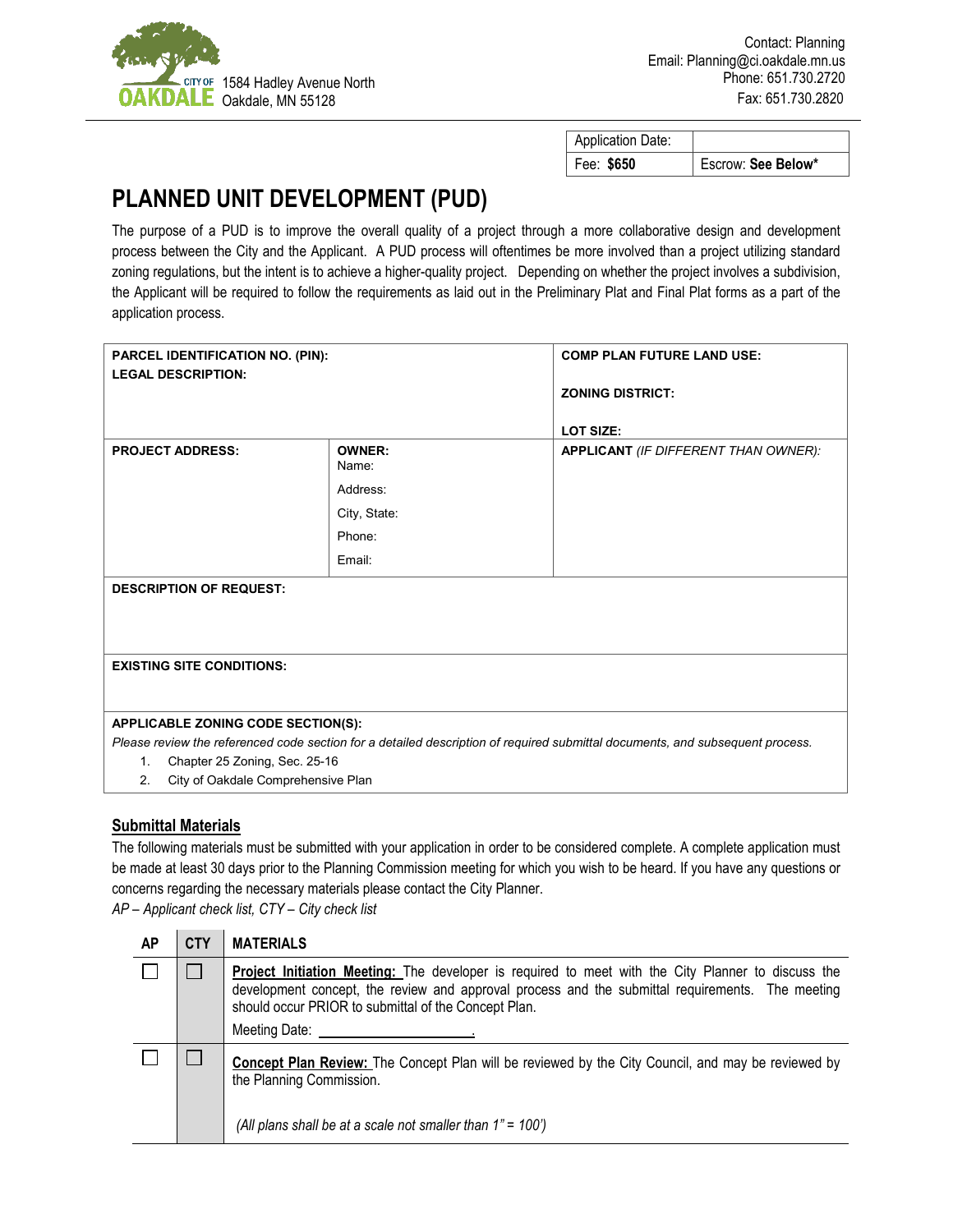Application for: **PLANNED UNIT DEVELOPMENT (PUD)** City of Oakdale

| General building massing<br>٠                                                                                                                                                                                                                                                                                                              |
|--------------------------------------------------------------------------------------------------------------------------------------------------------------------------------------------------------------------------------------------------------------------------------------------------------------------------------------------|
| General circulation patterns<br>٠                                                                                                                                                                                                                                                                                                          |
| Approach to special site conditions or problems<br>$\blacksquare$                                                                                                                                                                                                                                                                          |
| Proposed location and quantities of land uses, broken out as percentages of the total project<br>٠<br>area, as well as in acres. Uses to break out: Residential, Common Open Space, Public Open<br>Space, Streets, Commercial, Industrial Office<br>A general staging plan for an project involving more than one construction season<br>٠ |
| Meeting Date:                                                                                                                                                                                                                                                                                                                              |

## **Process Determination:**

Based on comments regarding the concept plan, and working with the City staff, the developer may submit a detailed development plan that may include a preliminary plat depending on the project. Answer the following question to determine submittal document requirements:

Does your project include a subdivision?  $\Box$  Yes  $\Box$  No

If **YES,** you will be required to follow the submittal requirements of the *Site Plan*, *Preliminary Plat and Final Plat Forms*.

If **NO**, then follow the submittal requirements of the *Site Plan Form*.

*It is the Developer's responsibility to work with staff to determine which submittal requirements will be required and to obtain the proper forms from the City Planner.*

|                                                                     |        | Statement acknowledging that you have contacted the other governmental agencies such as Watershed<br>Districts, County departments, State agencies, or others that may have authority over your property for<br>approvals and necessary permits. |  |
|---------------------------------------------------------------------|--------|--------------------------------------------------------------------------------------------------------------------------------------------------------------------------------------------------------------------------------------------------|--|
|                                                                     | $\Box$ | Names and address of ALL owners, and any other person having legal interest, of the property                                                                                                                                                     |  |
|                                                                     |        | PUD submittal form completed and signed by all necessary parties                                                                                                                                                                                 |  |
|                                                                     |        | Preliminary Plat and/or Site Plan Form completed and signed by all necessary parties                                                                                                                                                             |  |
|                                                                     |        | Paid Application Fee: \$650                                                                                                                                                                                                                      |  |
|                                                                     |        | Escrow Paid:<br>1-10 Acres<br>\$500<br>Over 10 Acres<br>\$1,000<br>The Applicant will be billed monthly for consultant costs and will be expected to maintain the initial escrow<br>deposit balance.                                             |  |
| MATERIALS THAT MAY BE REQUIRED UPON THE REQUEST OF THE CITY PLANNER |        |                                                                                                                                                                                                                                                  |  |

П

 $\Box$ 

Electronic copy of all submittal documents

**Review and Recommendation by the Planning Commission.** The Planning Commission shall consider oral or written statements from the applicant, the public, City Staff, or its own members. It may question the applicant and may recommend approval, disapproval or continue the application. The Commission may impose necessary conditions and safeguards in conjunction with their recommendation.